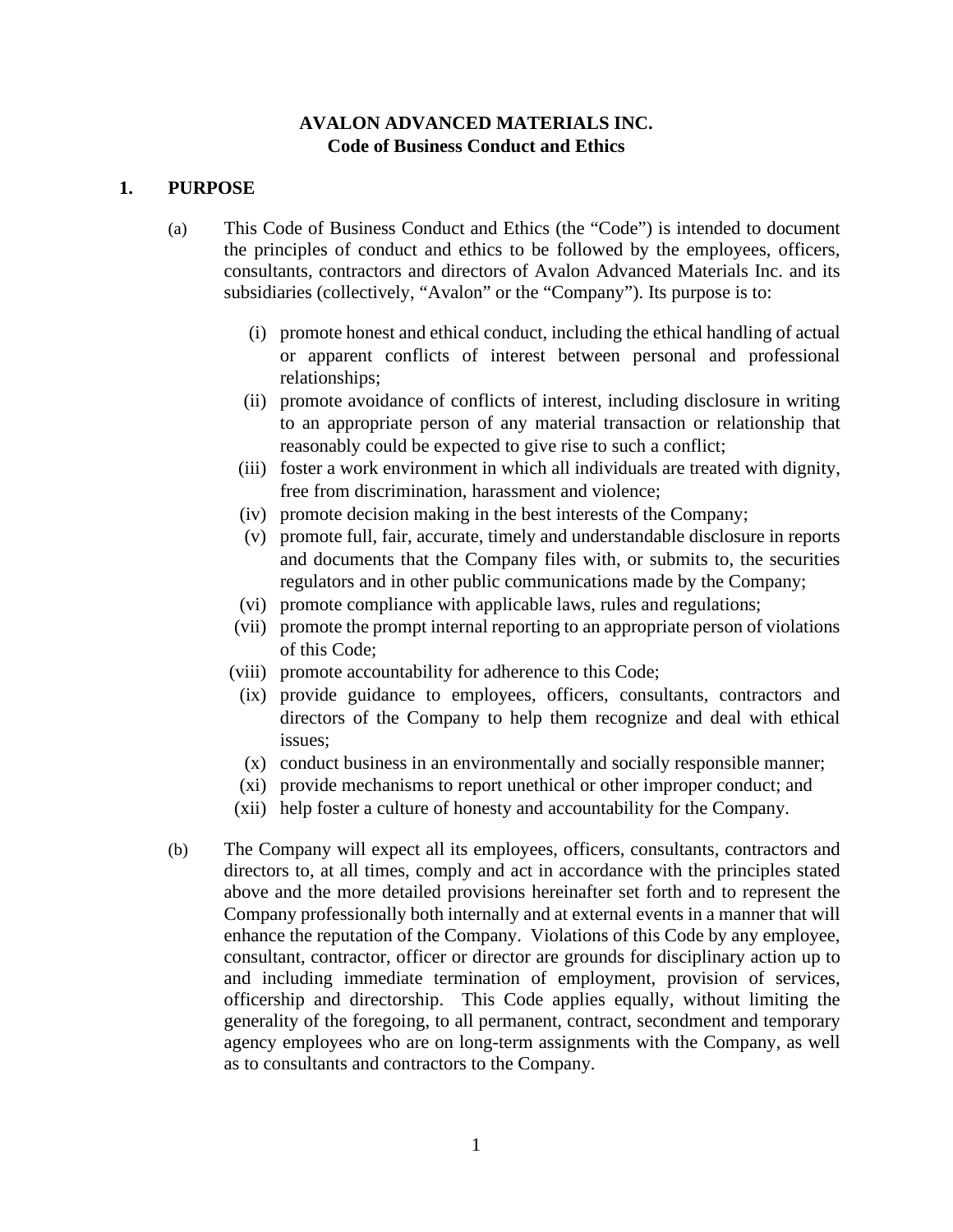### **2. WORKPLACE**

### **Environmental, Health and Safety Practices**

(a) The Company believes that the well-being and health of our employees are a condition for success and we should work proactively to eliminate health risks and to develop and maintain safe workplace environments. We are all accountable for safety, and no job is so important that we cannot take the time to do it safely to ensure all employees go home in the same state in which they came to work.

Sound environmental, safety and occupational health management practices are in the best interests of the Company, its employees, officers, directors, consultants, contractors, shareholders and the communities in which the Company operates. The Company is committed to conducting its business in accordance with recognized industry standards and to meeting or exceeding all applicable environmental and occupational health and safety laws and regulations. Achieving this goal is the responsibility of all employees, officers, consultants, contractors and directors, who are each expected to:

- (i) be aware of the safety issues involved in performing work as each individual is responsible for his/her own health and safety as well as the health and safety of others;
- (ii) work safely by adhering to legislation, policies and work procedures and communicating unacceptable practices to management of the Company;
- (iii) participate in training and continuously improve processes and performance;
- (iv) be familiar with the policies, programs and systems of the Company; and
- (v) perform his/her employment in a professional manner, free from the effects of drugs and alcohol.

The Company is also committed to sound environmental management and aims to manage exploration, mining and other operations in a manner that minimizes any adverse effect on the environment.

### **Substance Abuse**

(b) The Company is committed to maintaining a safe and healthy work environment free of substance abuse. Employees, officers, contractors, consultants and directors of the Company are expected to perform their responsibilities in a professional manner and, to the degree that job performance or judgment may be hindered, be free from the effects of drugs and/or alcohol.

### **Workplace Violence**

(c) The workplace must be free from violent behaviour. Threatening, intimidating or aggressive behaviour, as well as bullying, subjecting to ridicule or other similar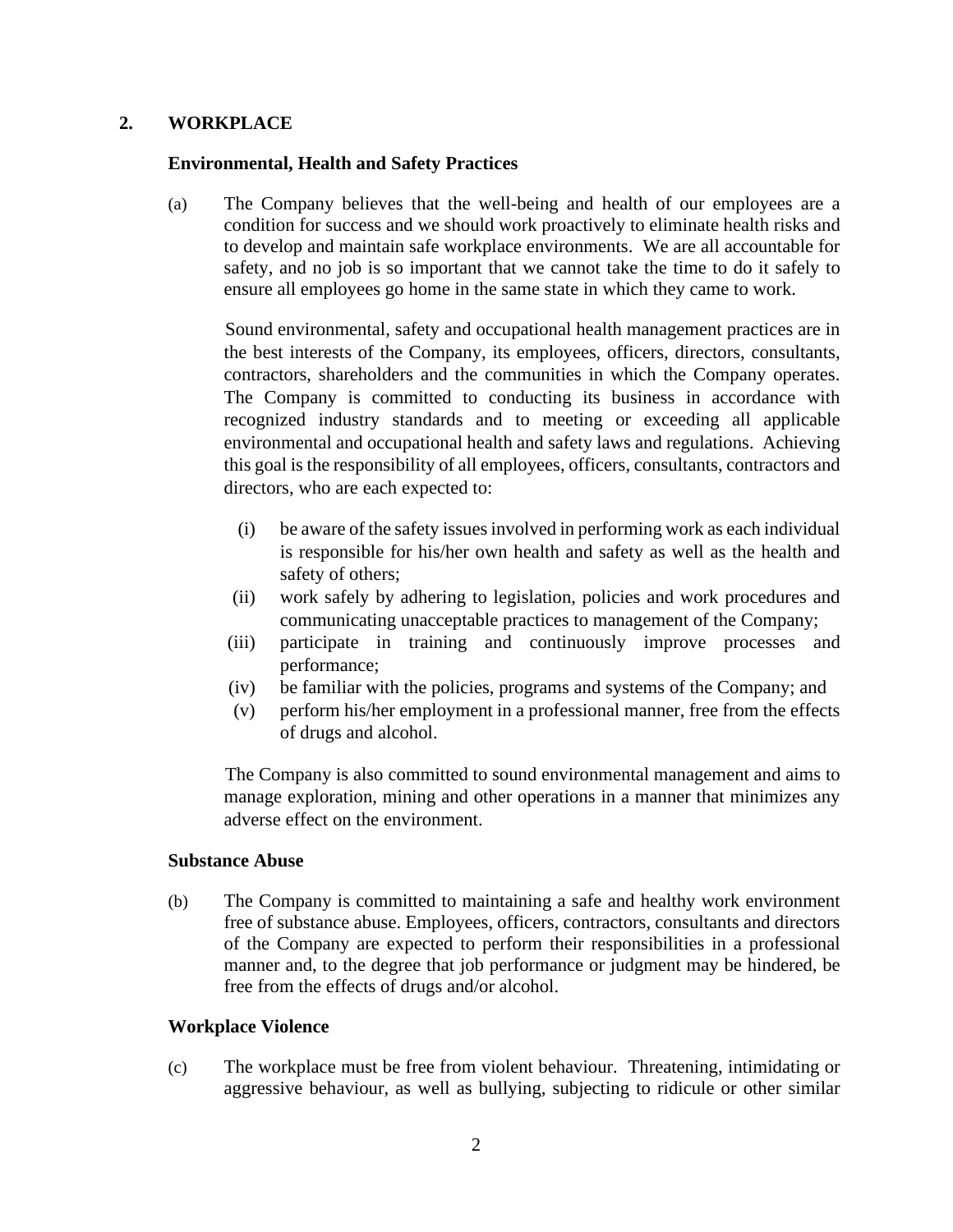behaviour, toward fellow employees or others in the workplace will not be tolerated. Firearms, weapons and explosives are not permitted on the Company's workplaces unless otherwise authorized by the Company's Chief Executive Officer (the "CEO") or other designated officer.

### **Diversity and Inclusion**

(d) At Avalon we are committed to inclusion, diversity and equity. This means we have a respect for, and appreciation of, differences in gender, ethnicity, age, national origin, disability, sexual orientation, education, and religion; and to create an environment that values, celebrates and respects individuals for their talents, skills and abilities to the benefit of the collective.

The Company is committed to supporting an inclusive, diverse and equitable workplace that recognizes and values difference. This commitment includes promoting diversity and inclusion where we work and with whom we do business. We value the benefits that diversity can bring to the Board of Directors, senior management and employees of the Company. We recognize that our diversity contributes to building a stronger company and workforce.

## **A Non-Discriminatory Environment**

(e) The Company fosters a work environment in which all individuals are treated with respect and dignity. The Company is an equal opportunity employer and does not discriminate against employees, officers, consultants, contractors and directors or potential employees, officers, consultants, contractors or directors on the basis of race, color, religion, sex, national origin, age, sexual orientation or disability or any other category protected by Canadian federal or provincial laws and regulations, or any laws or regulations applicable in the jurisdiction where such employees, officers, contractors, consultants or directors are located. The Company will make reasonable accommodations for its employees in compliance with applicable laws and regulations. The Company is committed to actions and policies to assure fair employment, including equal treatment in hiring, promotion, training, compensation, termination and corrective action and will not tolerate discrimination by its employees and agents.

### **Harassment-Free Workplace**

(f) The Company will not tolerate harassment of its employees, directors, officers, consultants, contractors, customers or suppliers in any form. Harassment is any type of repeated unwanted behaviour, including sexual, racial, religious, psychological, verbal or other abuse. For additional information, please refer to the Company's "Anti-Harassment, Bullying and Violence Policy".

### **Human Rights and Child Labour**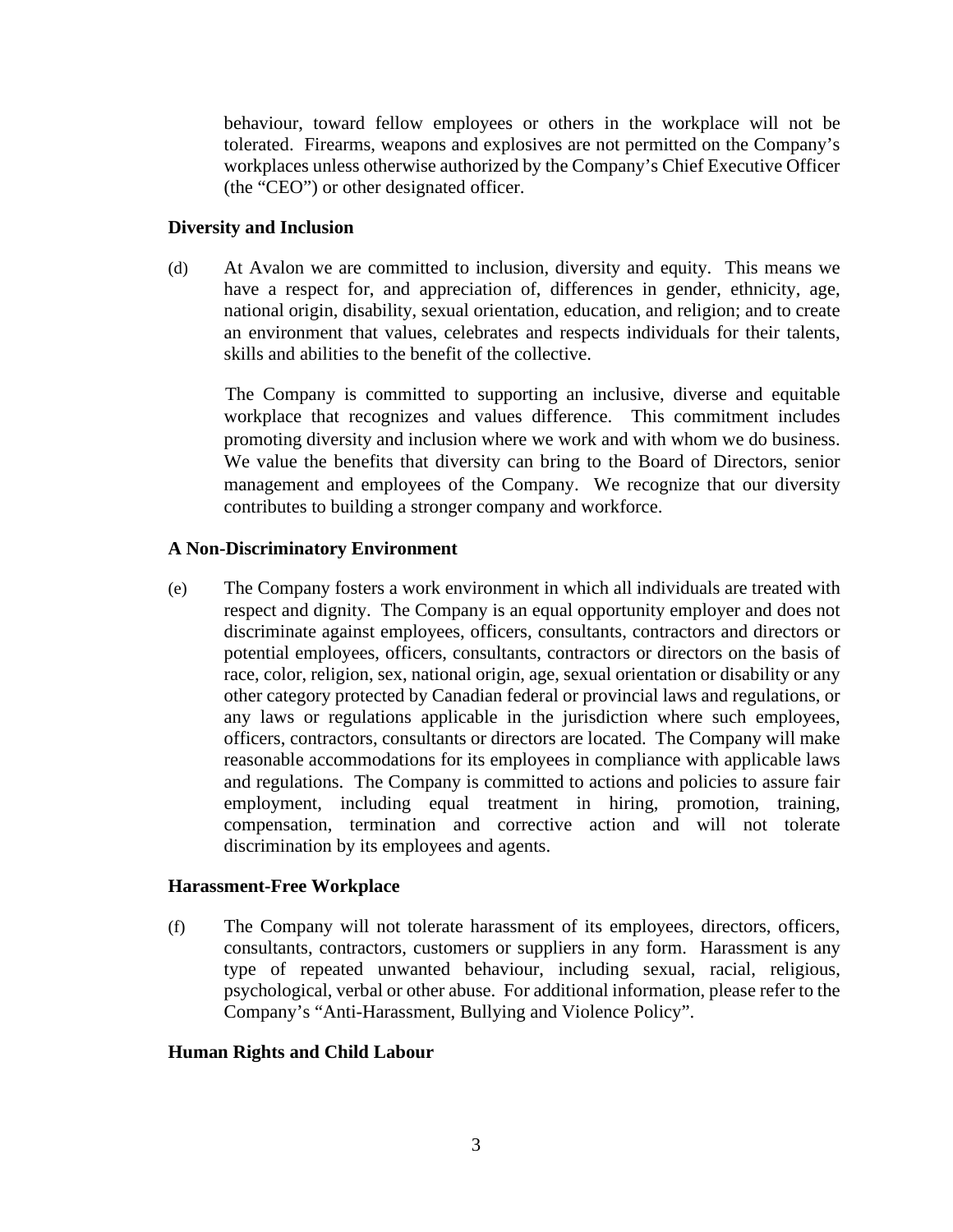(g) The Company is committed to respecting internationally recognized human rights, across all of its projects and operations. The recognition of, and respect for, human rights is an essential component of the Company's conduct and ethical values and underlies its commitment to ethical business conduct and corporate social responsibility wherever it operates. The Company integrates human rights into its business practices and processes that inform its decision making, including standards and procedures which promote human rights due diligence. The Company is committed to conducting its business activities in a manner consistent with its support of human rights through voluntary alignment with various international principles.

The Company does not and will not employ children. The Company defines a child as anyone under the age of sixteen. If local law is more restrictive than the Company policy, the Company will comply with the letter and spirit of the local law.

#### **Employment of Relatives**

(h) The Company discourages the employment of relatives and significant others in positions or assignments within the same department and prohibits the employment of such individuals in positions that have a financial dependence or influence. Employment of more than one relative at an office of the Company or other premises is permissible, but the direct supervision of one relative by another is not permitted unless otherwise authorized by the CEO. Except for summer and co-op students, indirect supervision of a family member by another is also discouraged and requires the prior approval of the CEO. If such employment is allowed, any personnel actions affecting that employee must also be reviewed and endorsed by the CEO. Relatives include spouse, sister, brother, daughter, son, mother, father, grandparents, aunts, uncles, nieces, nephews, cousins, step relationships, and inlaws. Significant others include persons living in a spousal or familial fashion with an employee, consultant, contractor, officer or director. If a question arises about whether a relationship is covered by this Code, the CEO will determine whether the relationship is covered by this Code. Willful withholding of information regarding a prohibited relationship/reporting arrangement will be subject to corrective action. If a prohibited relationship exists or develops between two employees, the employee in the senior position must bring this to the attention of his/her supervisor. The Company retains the prerogative to separate the working arrangements of the individuals at the earliest possible time. No member of the family of, or a relative of, any officer of the Company shall be employed by the Company without the prior approval of the Compensation, Governance and Nominating Committee.

### **3. SUSTAINABILITY**

Avalon is committed to the sustainable development of critical minerals, built on strong environmental and social performance. Avalon adopts leading industry standards for the management of health, safety and the environment, transparently engages with local communities and stakeholders, treats employees with respect, and creates a workplace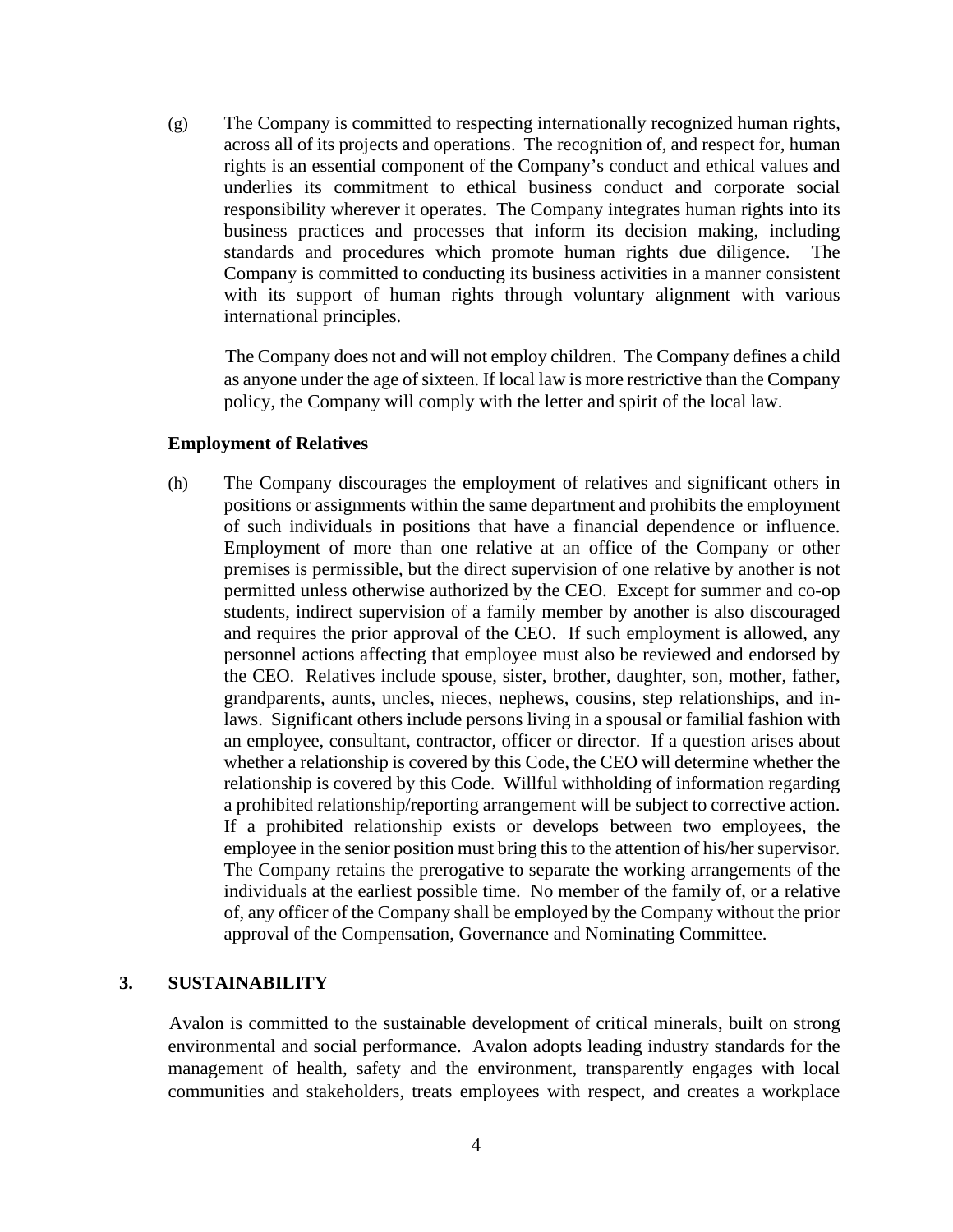where employees are valued, engaged and encouraged to succeed. Avalon integrates sustainability objectives into risk and change management, business planning, work activities and assessments.

## **Health and Safety**

(a) Health and safety is a core value at Avalon. Avalon is committed to creating an accident free workplace and to the enhancement of the well-being of employees, consultants, contractors, directors and officers and the communities in which we operate. We will achieve this by building and maintaining a positive safety culture and behaviours, encouraging a high level of safety awareness and performance through leadership and training at all levels.

## **Environment**

(b) The preservation and protection of the long-term health, function and viability of the natural environment is a key objective. Avalon is committed to adopting leading environmental practices and standards throughout all stages of the mining lifecycle, including closure planning, working to continuously improve our environmental performance through the reduction of harmful emissions to air, water and land and by improving the efficiency by which we utilize natural resources, energy and materials.

## **Community Relations**

(c) Avalon is committed to conducting its business responsibly and to making a positive contribution to the social and economic well-being and development of the communities associated with our activities. This includes respectfully and transparently engaging with local communities and stakeholders at the earliest possible project stages and throughout the life cycle of the operations in a culturally appropriate manner. Avalon has adopted a Sustainability Policy to document its goals in this matter and to facilitate the communication thereof throughout the Company. All directors, employees, contractors, consultants, officers and representatives must be aware of the Company's policy and have a responsibility to adhere to it.

# **4. THIRD PARTY RELATIONSHIPS**

### **Conflict of Interest**

(a) Employees, contractors, consultants, officers and directors of the Company are required to act with honesty and integrity and to avoid any relationship or activity that might create, or appear to create, a conflict between their personal interests and the interests of the Company. Employees, contractors and consultants must disclose promptly in writing possible conflicts of interest to their supervisor, or if the supervisor is involved in the conflict of interest, to the Chair of the audit committee of the Company (the "Audit Committee"). Directors or officers of the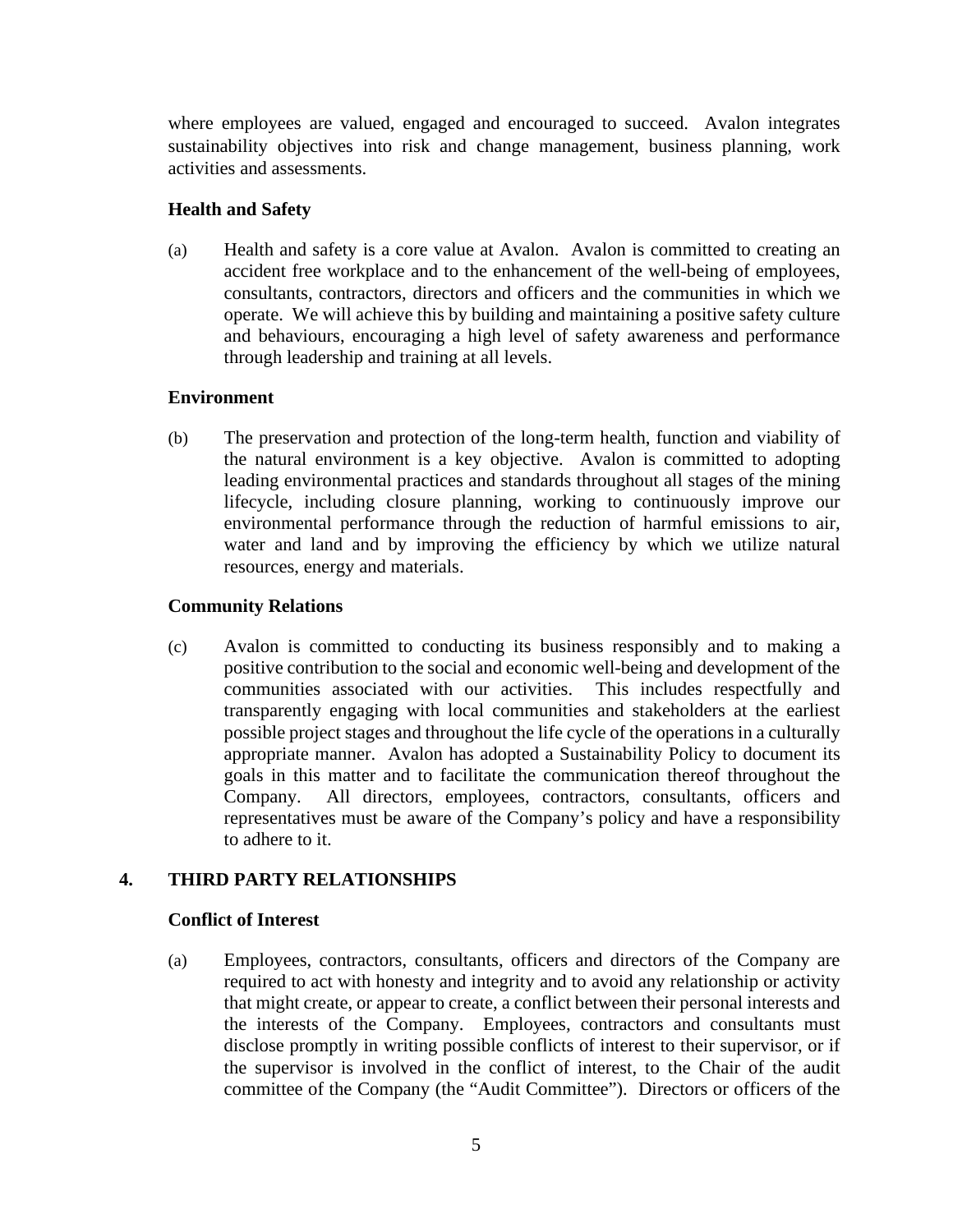Company shall disclose in writing possible conflicts of interest to the board of directors of the Company (the "Board") or request to have entered in the minutes of meetings of the Board the nature and extent of such interest.

Conflicts of interest arise where an individual's position or responsibilities with the Company present an opportunity for personal gain apart from the normal rewards of employment, provision of services, officership or directorship, to the detriment of the Company. They also arise where an employee's, a consultant's, a contractor's, an officer's or a director's personal interests are inconsistent with those of the Company and create conflicting loyalties. Such conflicting loyalties can cause an employee, a consultant, a contractor, a director or an officer to give preference to personal interests in situations where corporate responsibilities should come first. Employees, consultants, contractors, officers and directors of the Company shall perform the responsibilities of their positions on the basis of what is in the best interests of the Company and free from the influence of personal considerations and relationships.

Employees, consultants, contractors, officers and directors of the Company shall not acquire any property, security or any business interest, which they know that the Company is interested in acquiring. Moreover, based on such advance information, employees, consultants, contractors, officers and directors of the Company shall not acquire any property, security or business interest, which they know the Company is interested in acquiring, for speculation or investment. It is not, however, typically considered a conflict of interest if an employee, consultant, contractor, officer or director acquires an interest in a competitor, customer or supplier that is listed on a stock exchange so long as the total value of the investment is less than 5% of the outstanding stock of the company and the amount of the investment is not so significant that it would affect the person's business judgment on behalf of the Company. Notwithstanding the foregoing, any such investment is subject to and must comply with the Company's Disclosure Policy and Insider Trading Policy and applicable securities laws.

#### **Gifts and Entertainment**

(b) Employees, consultants, contractors, officers and directors of the Company or their immediate families shall not use their position with the Company to solicit any cash, gifts or free services from any of the Company's customers, suppliers or contractors for their personal benefit, or for the personal benefit of their immediate family or friends. Gifts or entertainment from others should not be accepted if they could be reasonably considered to be extravagant for the employee, consultant, contractor, officer or director who receives it, or otherwise improperly influence the Company's business relationship with or create an obligation to a customer, supplier or contractor. The following are guidelines regarding gifts and entertainment: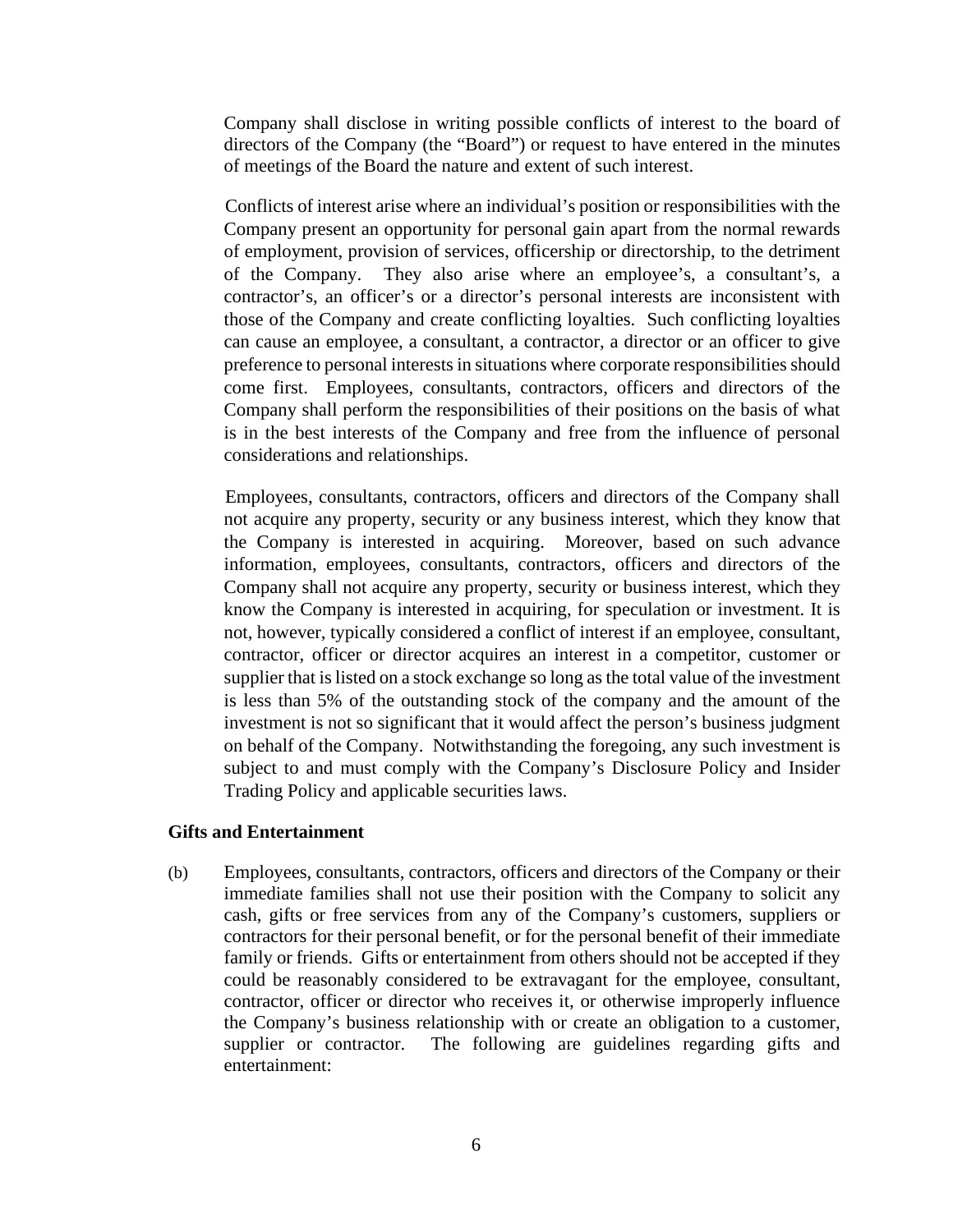- (i) nominal gifts and entertainment, such as logo items, pens, calendars, caps, shirts and mugs are acceptable;
- (ii) reasonable invitations to business-related meetings, conventions, conferences or product training seminars may be accepted;
- (iii) invitations to social, cultural or sporting events may be accepted if the cost is reasonable and the attendance serves a customary business purpose such as networking (e.g., meals, holiday parties and tickets); and
- (iv) invitations to other events or trips that are usual and customary for the individual's position within the organization and the industry and promotes good working relationships may be accepted provided, in the case of employees, they are approved in advance by their supervisor.

### **Competitive Practices**

(c) The Company complies with and supports laws of all jurisdictions, which prohibit restraints of trade, unfair practices, or abuse of economic power.

The Company will not enter into arrangements that unlawfully restrict its ability to compete with other businesses, or the ability of any other business organizations to compete freely with the Company. The Company's policy also prohibits its employees, consultants, contractors, officers and directors from entering into or discussing any unlawful arrangement or understanding that may result in unfair business practices or anti-competitive behaviour.

### **Supplier and Contractor Relationships**

(d) The Company selects its suppliers, consultants and contractors in a nondiscriminatory manner based on the quality, cost and service. Decisions must never be based on personal interests or the interests of family members or friends. All employees, officers, directors, contractors and consultants are required to conduct themselves in a business-like manner that promotes equal opportunity and prohibits discriminatory practices.

Employees, contractors and consultants must inform their supervisors, and officers and directors must inform the Chair of the Audit Committee, of any relationships that appear to create a conflict of interest.

### **Public and Community Relations**

(e) The CEO and CFO, the disclosure officers of the Company, are responsible for all public relations, including all contact with the media. Unless you are specifically authorized to represent the Company to the media, you may not respond to inquiries or requests for information. This includes newspapers, magazines, trade publications, radio and television as well as any other external sources requesting information about the Company. If the media contacts you about any topic, immediately refer the call to one of the above individuals.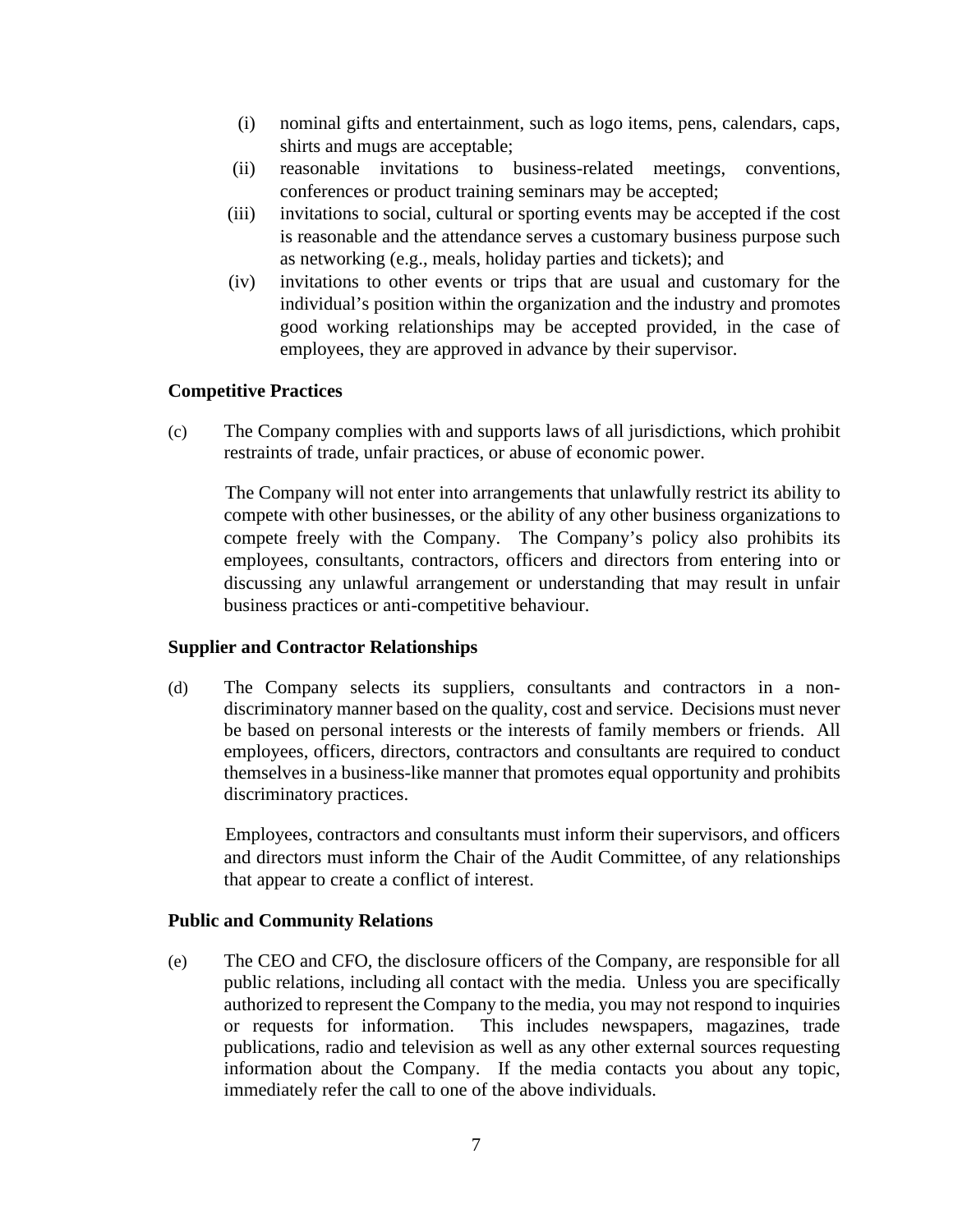Employees, consultants and contractors should refrain from posting information relating to the Company on any social media sites such as Facebook and Twitter or Internet chat rooms, unless they have received the consent of one of the above individuals. Employees, consultants and contractors must be careful not to disclose confidential, personal or business information through public or casual discussions to the media or others.

The Company recognizes that the success of the Company is dependent on partnering with its employees, contractors, consultants, and local communities and other stakeholders. It will engage these communities, use open and honest dialogue to build relationships and trust, and respect their cultural knowledge and heritage.

#### **Business and Government Relations**

(f) Employees, consultants, contractors, officers and directors of the Company may participate in the political process as private citizens. It is important to separate personal political activity and the Company's political activities, if any, in order to comply with the appropriate rules and regulations relating to lobbying or attempting to influence government officials. The Company's political activities, if any, shall be subject to the overall direction of the Board. The Company will not reimburse employees, consultants, contractors, officers or directors for money or personal time contributed to political campaigns. In addition, employees, consultants, contractors, officers and directors may not work on behalf of a candidate's campaign while at work or at any time use the Company's facilities for that purpose unless approved by the Chair of the Audit Committee.

No employee, consultant, contractor, officer or director may offer improper payments when acting on behalf of the Company. Bribery laws (which can vary from country to country) prohibit companies from, directly or indirectly, promising, offering or making payment of money or anything of value to anyone (including a government official, an agent or employee of a political party, labour organization or business entity, or a political candidate) with the intent to induce favourable business treatment or to improperly affect business or government decisions. Decisions about gift giving using the Company's funds must be carefully evaluated to ensure they are customary, reasonable and legal in the local market.

If you are in doubt about the legitimacy of a payment or a gift of any kind that you have been requested to make, refer such situations to the Chair of the Audit Committee.

In addition, the Company, its employees, consultants, contractors, officers and directors are strictly prohibited from attempting to influence any person's testimony in any manner whatsoever in courts of justice or any administrative tribunals or other government bodies.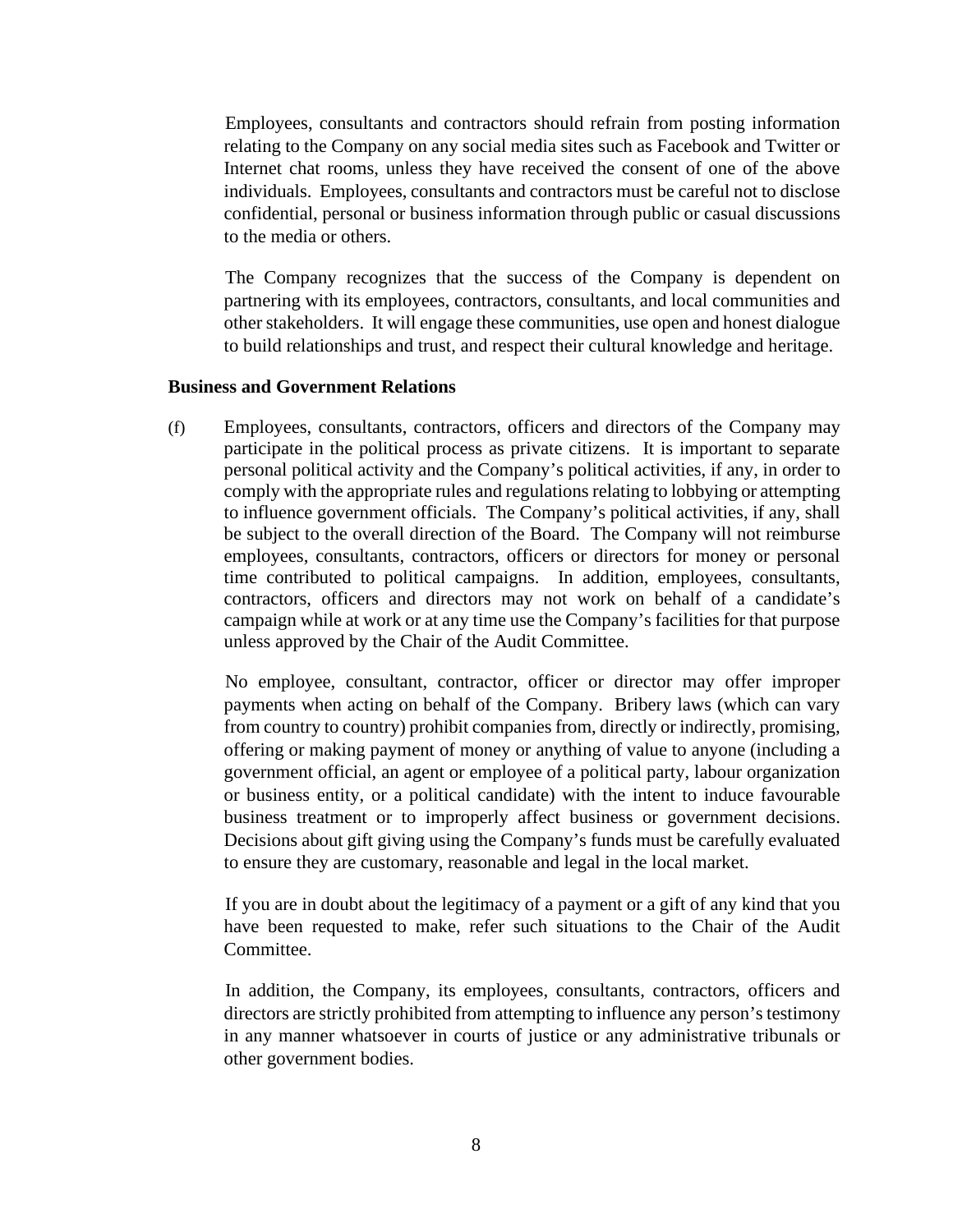### **Officerships and Directorships**

(g) On or before joining the board or becoming an officer of another entity, a director, officer, contractor, employee or consultant must consider whether he or she has a conflict of interest and advise the Chair of the Board or the CEO of the Company. Serving as a trustee, director or a similar position for a government agency or an outside entity, may create a conflict of interest. Being a trustee or director or serving on a standing committee of some organizations, including government or nongovernmental agencies, charities and non-profit organizations, may also create a conflict. On or before accepting an appointment to the board or a committee of any entity, a director, officer, employee, contractor or consultant should consider whether it creates a conflict of interest with reference to the factors considered above under the heading "Conflicts of Interest", including whether the appointment would detract from his or her ability to devote appropriate time and attention to his or her responsibilities with the Company.

### **5. COMPLIANCE WITH LAWS, RULES AND REGULATIONS**

### **General**

(a) Employees, consultants, contractors, officers and directors of the Company are expected to comply in good faith at all times with all applicable laws, rules and regulations and behave in an ethical manner.

### **Insider Trading and Timely Disclosure**

(b) Employees, consultants, contractors, officers and directors of the Company are required to comply with the Company's Corporate Disclosure Policy and Insider Trading Policy and all other policies and procedures applicable to them that are adopted by the Company from time to time and provide full, fair, accurate, understandable and timely disclosure in reports and documents filed with, or submitted to, securities regulatory authorities and other materials that are made available to the investing public.

Employees, consultants, contractors, officers and directors of the Company must cooperate fully with those responsible for preparing reports filed with the securities regulatory authorities and all other materials that are made available to the investing public to ensure those persons are aware in a timely manner of all information that is required to be disclosed. Employees, consultants, contractors, officers and directors of the Company should also cooperate fully with the independent auditors in their audits and in assisting in the preparation of financial disclosure.

### **Corruption of Foreign Public Officials Act (Canada)**

(c) All employees, consultants, contractors, officers and directors of the Company must conduct their dealings with government officials and employees in compliance with the Corruption of Foreign Public Officials Act (Canada) (the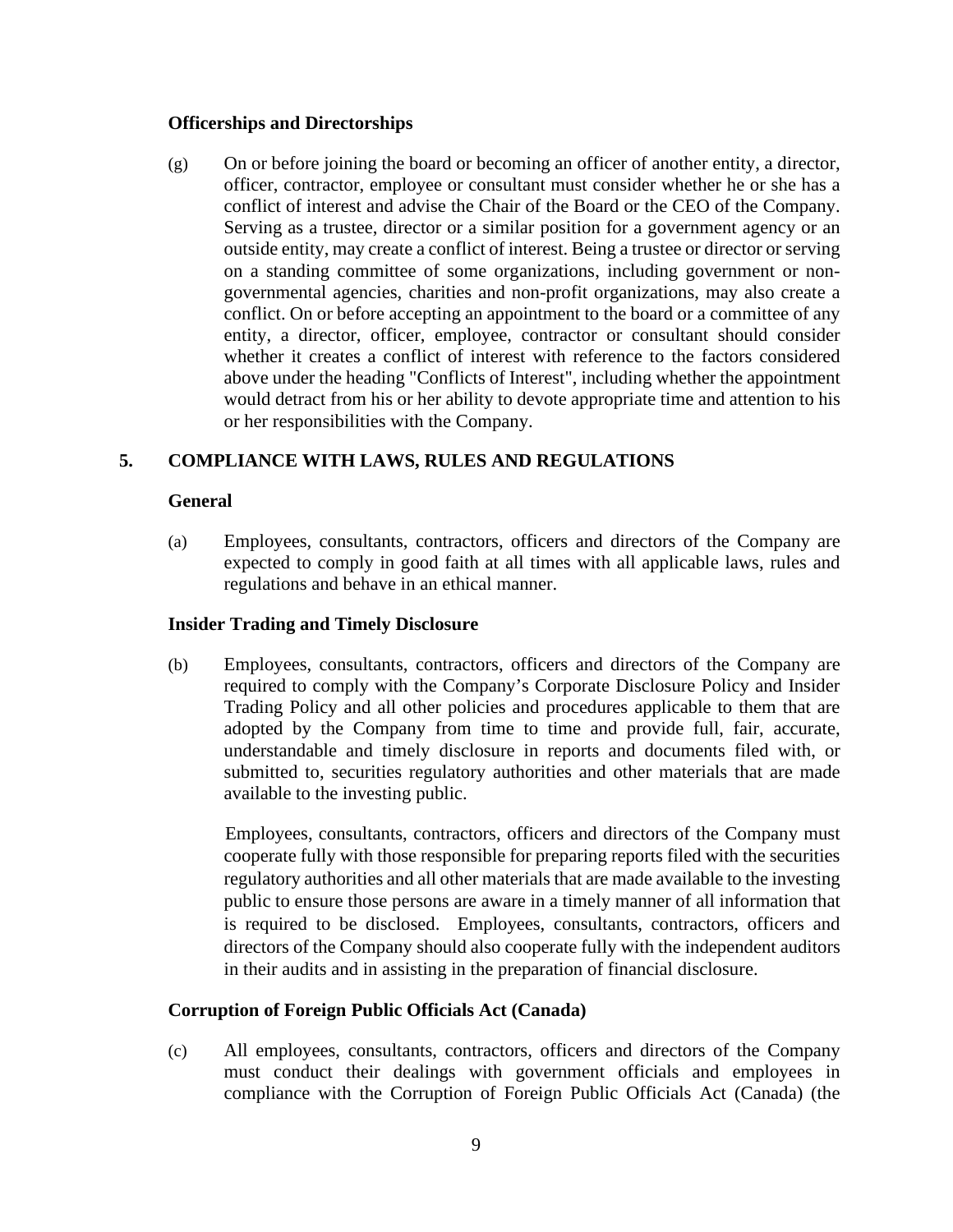"CFPOA") and local laws in such a way that the integrity and reputation of the Company, the government and the government officials or employees will not be brought into question or not be a source of embarrassment should the details of such relationship become public knowledge.

The CFPOA prohibits, among other things, offering, promising or giving (or authorizing any of those activities) anything of value, directly or indirectly, to a foreign government official, official of a political party or political candidate, or to any official of any public international organization to influence any of their acts or decisions or to obtain or retain business or secure any other improper advantage. Similarly, other governments have laws regarding business gifts that may be accepted by government personnel. The promise, offer or delivery to an official or employee of various governments of a gift, favour or other gratuity in violation of these laws would not only violate Company policy but could also be a criminal offense.

All employees, consultants, contractors, officers and directors of the Company must also conduct their dealings with government officials and employees in compliance with the US Foreign Corrupt Practices Act of 1977 ("FCPA").

Under the FCPA, among other actions, it is illegal for US persons, including US companies or any companies traded on US exchanges, and their subsidiaries, directors, officers, employees, and agents, to bribe non-US government officials. Violations of the FCPA can also result in violations of other US laws, including anti-money laundering, mail and wire fraud, and conspiracy laws. The penalties for violating the FCPA are severe.

Aside from the CFPOA and the FCPA, the Company may also be subject to other anti-corruption laws, from time to time. This Policy generally sets forth the expectations and requirements for compliance with those laws.

It is important for all employees, consultants, contractors, officers and directors of the Company to consult with the Chair of the Audit Committee or the CEO whenever they believe they may be embarking on conduct that may raise potential issues under applicable anti- corruption laws.

#### **6. INFORAMTION AND RECORDS**

#### **Confidential and Proprietary Information and Trade Secrets**

(a) Employees, consultants, contractors, officers and directors of the Company may be exposed to certain information that is considered confidential by the Company, or may be involved in the design or development of new procedures related to the business of the Company. All such information and procedures, whether or not the subject of copyright or patent, are the sole property of the Company. Employees, consultants, contractors, officers and directors of the Company shall not disclose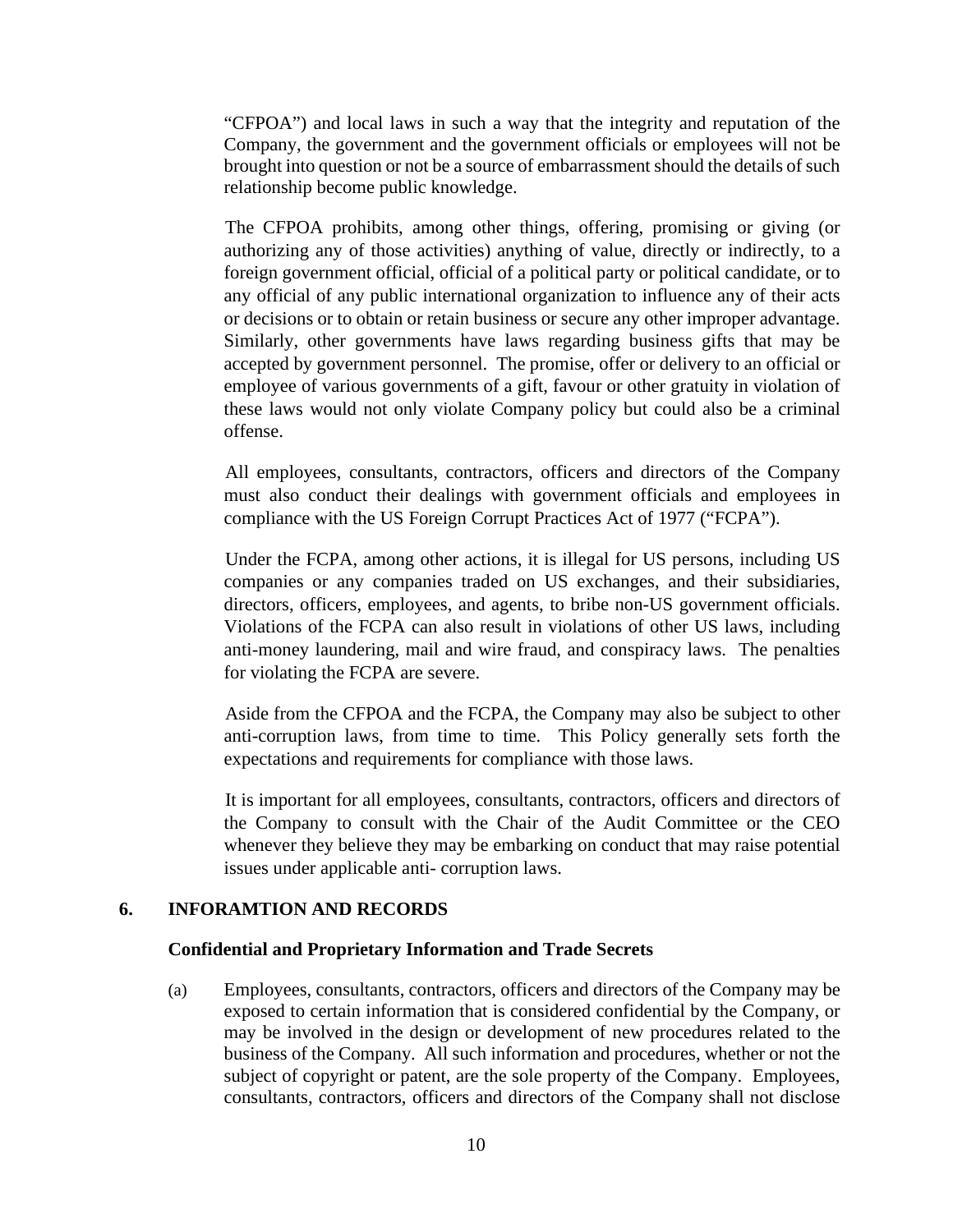confidential information to persons outside the Company, including family members, and should share it only with other persons who have a "need to know".

Employees, consultants, contractors, officers and directors of the Company are responsible and accountable for safeguarding the Company's documents and information to which they have direct or indirect access as a result of their employment, provision of services, officership or directorship with the Company.

Disclosing or misusing confidential information can have very serious consequences. It can result in legal action against the Company and/or its directors, officers, consultants, contractors or other employees, hurt the Company's ability to compete, affect its financial position, violate the rights of employees or damage credibility or reputation. If a situation arises where the disclosure of confidential information is necessary for business reasons, the person who receives the confidential information must be advised that it is to be kept confidential and, in many cases, will need to sign a confidentiality agreement prior to the disclosure being made. In order to prevent the misuse or inadvertent disclosure of confidential information, the following procedures should be observed:

- (i) confidential information in written form should be kept in a safe place, with access restricted to individuals who "need to know" that confidential information in the necessary course of business;
- (ii) confidential matters should not be discussed in places where the discussion may be overheard;
- (iii) confidential documents should not be read in public places, left unattended or discarded where they can be retrieved by others;
- (iv) transmission of documents via electronic means should be made only where the transmission can be made and received under secure conditions;
- (v) extra copies of confidential documents must be shredded or otherwise destroyed in a safe manner; and
- (vi) outside parties privy to confidential information must be informed of their obligation to not divulge such confidential information to anyone else and, where appropriate, should confirm their commitment to non-disclosure in the form of a written confidentiality agreement.

Unauthorized use or distribution of confidential information violates the Code. It is also illegal and could result in civil or criminal penalties.

#### **Financial Reporting and Records**

(b) The Company maintains a high standard of accuracy and completeness in its financial records. These records serve as a basis for managing the Company's business and are crucial for meeting obligations to employees, investors and others, as well as for compliance with regulatory, tax, financial reporting and other legal requirements. Employees, consultants, contractors, officers and directors of the Company who make entries into business records or who issue regulatory or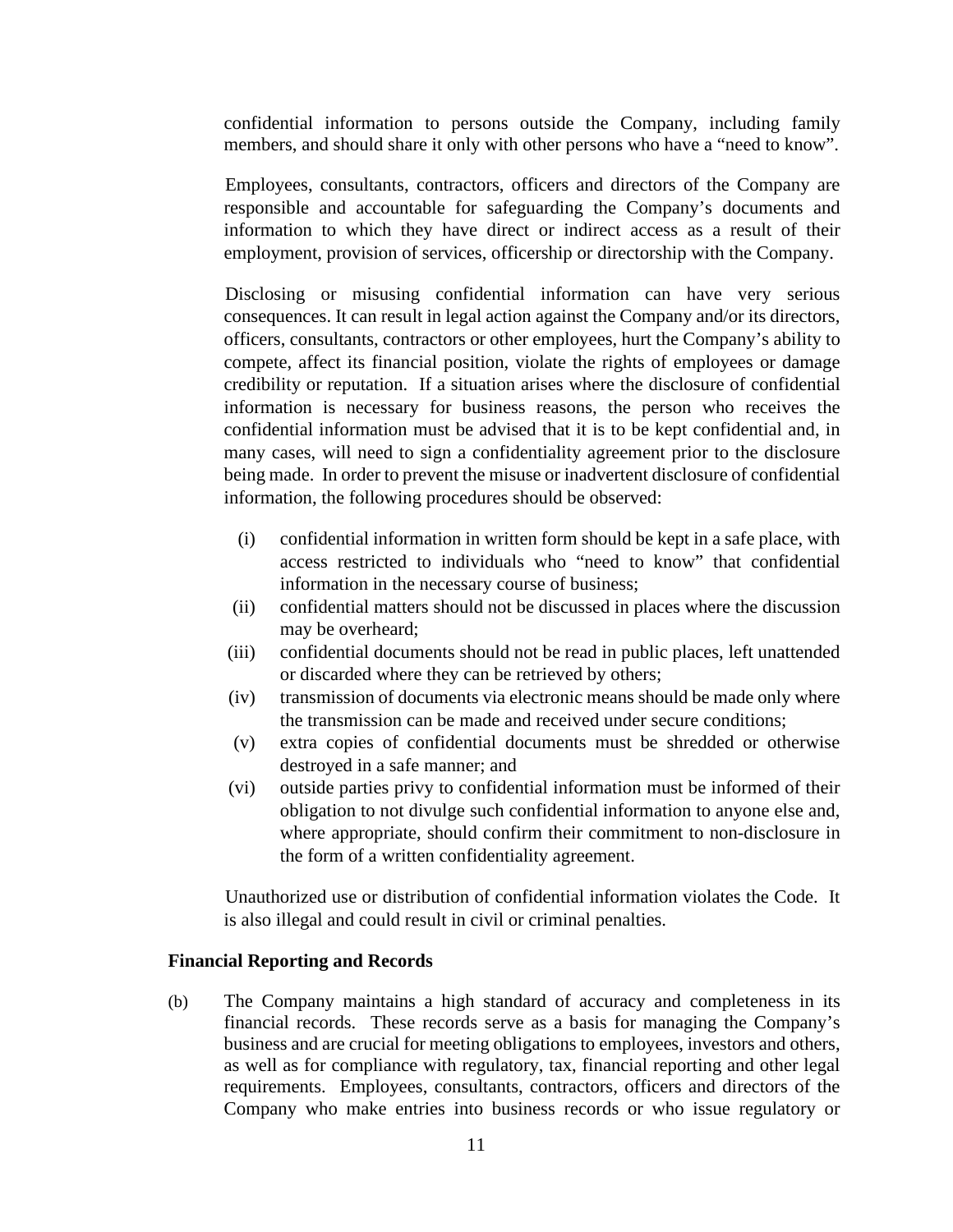financial reports, have a responsibility to fairly present all information in a truthful, accurate and timely manner. No employee, consultant, contractor, officer or director shall exert any influence over, coerce, mislead or in any way manipulate or attempt to manipulate the independent auditors of the Company.

Appropriate records must be kept of all transactions and there are to be no cash funds, bank accounts, investments or other assets, which are either not recorded or inadequately recorded on the books and records of the Company. No payment is to be approved without adequate and accurate supporting documentation and authorization.

# **Record Retention**

(c) The Company maintains all records in accordance with laws and regulations regarding retention of business records. The term "business records" covers a broad range of files, reports, business plans, receipts, policies and communications, including hard copy, electronic, audio recording, microfiche and microfilm files whether maintained at work or at home. The Company prohibits the unauthorized destruction of or tampering with any records, whether written or in electronic form, where the Company is required by law or government regulation to maintain such records or where it has reason to know of a threatened or pending government investigation or litigation relating to such records.

# **7. ASSETS OF THE COMPANY**

### **Use of Company's Property**

(a) The use of Company property for individual profit or any unlawful unauthorized personal or unethical purpose is prohibited. The Company's information, technology, intellectual property, buildings, land, equipment, machines, software and cash must be used only for business purposes except as provided by this Code or approved by the CEO.

### **Destruction of Property and Theft**

(b) Employees, consultants, contractors, officers and directors of the Company shall not intentionally damage or destroy the property of the Company or others, or commit theft.

### **Intellectual Property of Others**

(c) Employees, consultants, contractors, officers and directors of the Company may not reproduce, distribute, or alter copyrighted materials without permission of the copyright owner or its authorized agents. Software used in connection with the Company's business must be properly licensed and used only in accordance with that license.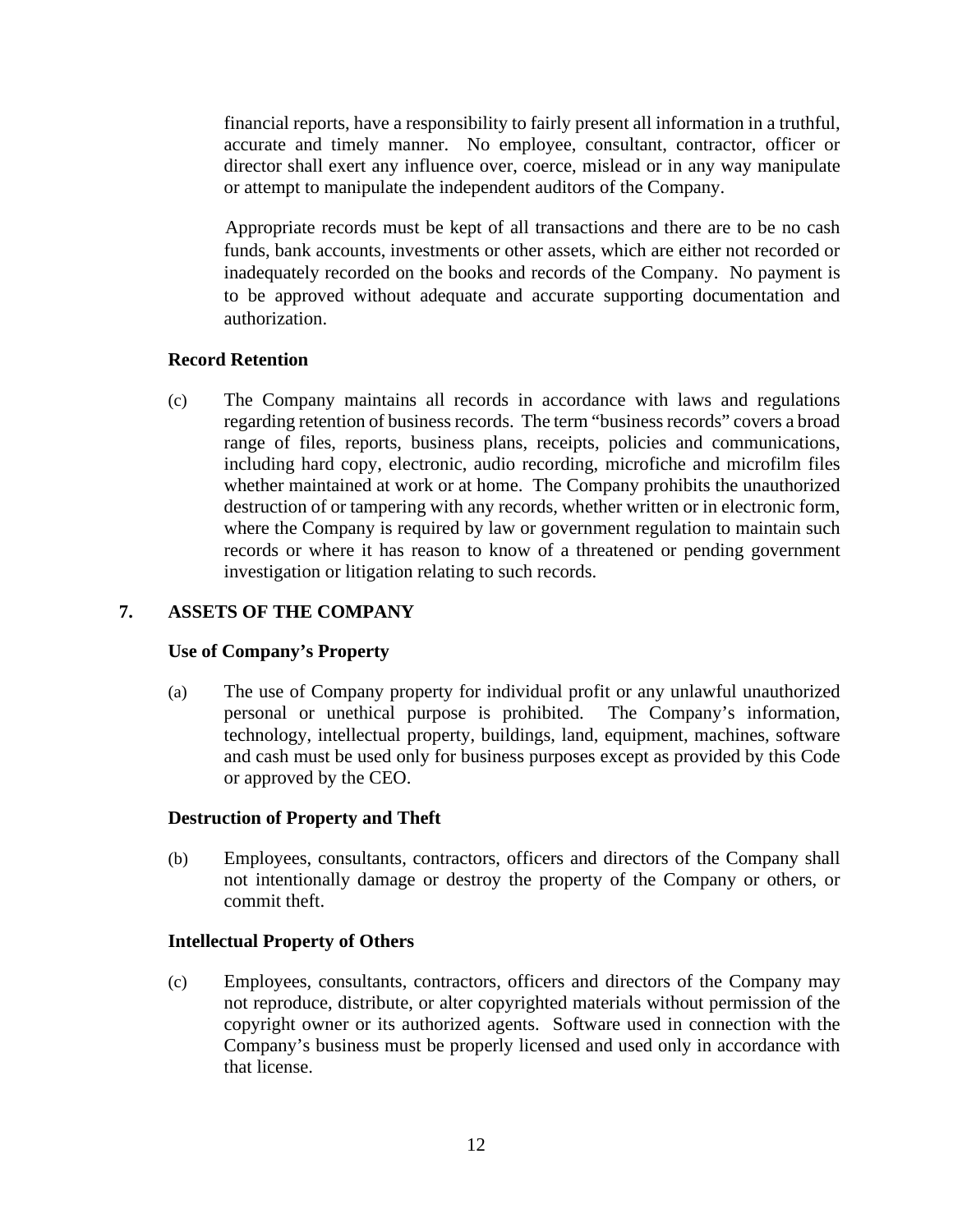### **Information Technology**

(d) The Company's information technology systems, including computers, e-mail, intranet and internet access, telephones and voice mail are the property of the Company and are to be used primarily for business purposes. The Company's information technology systems may be used for minor or incidental reasonable personal messages provided that such use is kept at a minimum and is in compliance with the Company's policies generally and does not interfere with the Company's business.

The Company may monitor the use of information technology resources as the inappropriate use of these resources may not only interfere with carrying on the Company's business but may also jeopardize the Company's reputation or compliance with regulatory requirements. The Company acknowledges that from time to time the personal use of information technology resources may be necessary; however, such use should not impact business activities and all use will be governed by information technology policies in effect from time to time that establish guidelines for the appropriate use of the Company's information technology.

Employees, consultants, contractors, officers and directors of the Company may not use the Company's information technology systems to:

- (i) allow others to gain access to the Company's information technology systems through the use of your password or other security codes;
- (ii) send harassing, threatening or obscene messages;
- (iii) send chain letters;
- (iv) use information technology for individual profit or any unlawful, unauthorized or unethical purpose;
- (v) reproduce, distribute or alter copyrighted materials without permission of the copyright owner;
- (vi) make personal or group solicitations unless authorized by a senior officer; or
- (vii) conduct personal commercial business.

The Company may monitor the use of its information technology systems.

### **8. OTHER**

### **Social Media**

(a) All social media activities, including but not limited to Twitter and Facebook, of the Company must be conducted in accordance with the Disclosure Policy and any other policies regarding social media implemented from time to time.